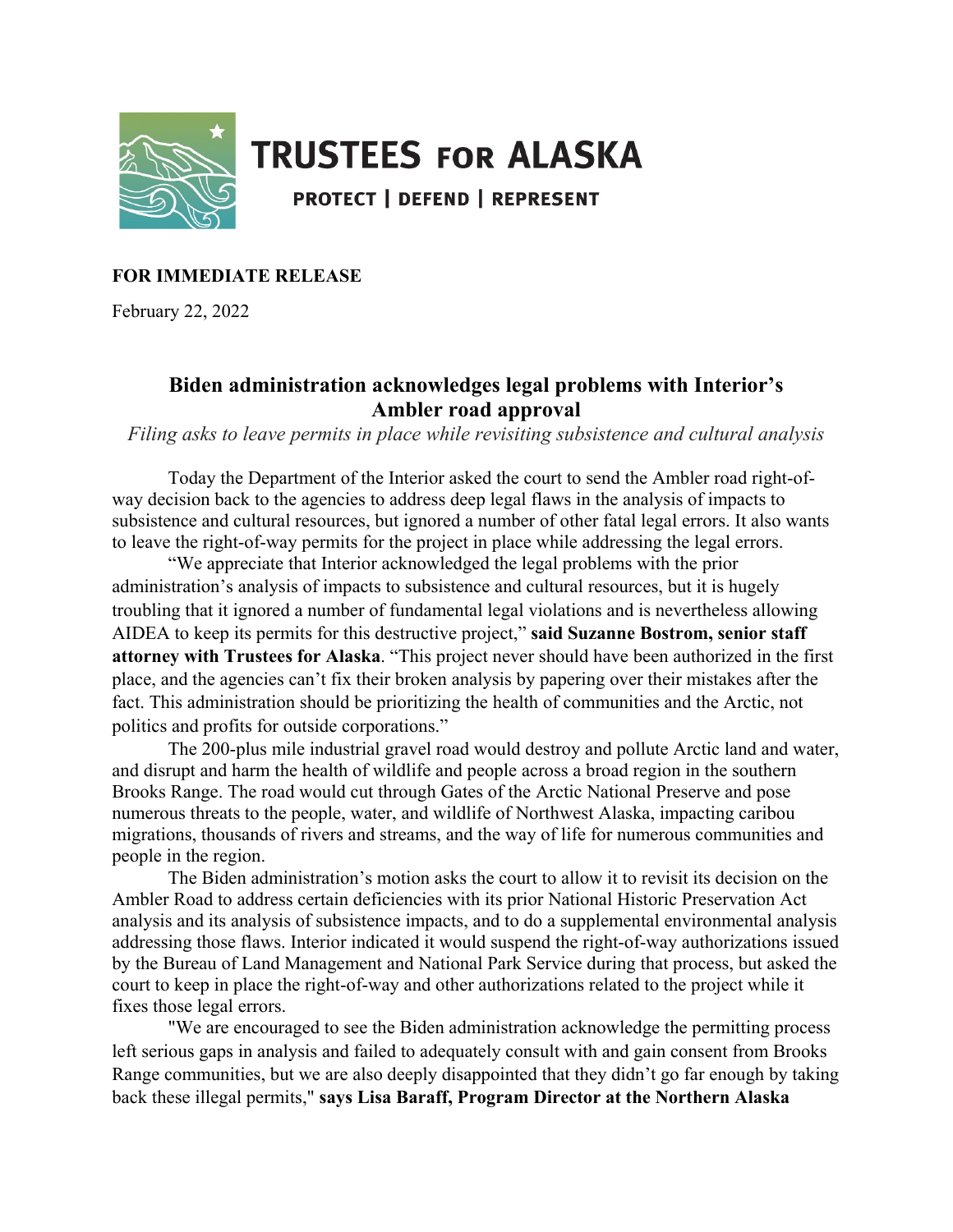**Environmental Center.** "This leaves some real questions about the administration's commitment to the values they campaigned on, and we'll continue to defend the Brooks Range in the courts. We won't allow northern Alaska to be sacrificed to foreign mining interests."

The [suit](https://www.trustees.org/2020-08-04-ambler-complaint-final/) Trustees and the Western Mining Action Project filed in 2020 charges multiple Department of the Interior agencies and the Corps of Engineers with violating the law when approving the Ambler project based on an inaccurate and inadequate environmental review. The Biden administration ignores the merit of those claims, and asks the court to allow the applicant, the Alaska Industrial Development and Export Authority, to keep its permits for the project in order to protect its economic interests. The court has not yet ruled on Interior's request, and our fight to stop the Ambler Road is far from over.

A separate lawsuit filed by five Alaska Native villages and the [Tanana Chiefs](https://www.tananachiefs.org/protect-the-koyukuk-river/)  [Conference](https://www.tananachiefs.org/protect-the-koyukuk-river/) also challenged a number of legal violations that occurred when agencies authorized the Ambler Road, including failing to meaningfully analyze the impacts to tribes and subsistence. The Tanana Chiefs Conference also issued [a statement](https://www.tananachiefs.org/tcc-and-area-tribes-thank-the-biden-administration-for-recognizing-the-legal-defects-in-ambler-road-decisions-and-urge-the-state-of-alaska-to-drop-the-road-proposal/) about today's announcement.

Local communities, including [Allakaket, A](https://medium.com/@northerncenter/allakaket-opposition-to-the-ambler-mining-district-industrial-access-road-4fa1008dbc36)mbler, Bettles, Evansville, Huslia, Kobuk, Kotzebue, Koyukuk, Louden, Rampart, Ruby, and White Mountain have voiced opposition to the Ambler proposal, which would fragment caribou habitat, pollute water, and diminish access to hunting, fishing and traditional activities.

Interior's announcement today comes just weeks after AIDEA's board voted to spend another \$15 million to push the project forward and continue spending state money on a fiscally irresponsible proposal. Much of AIDEA's proposed summer field work could still move forward following Interior's announcement.

Groups have called for more scrutiny over AIDEA's lack of transparency and accountability, particularly in funding the Ambler proposal. Despite that, AIDEA has continued spend millions of dollars advancing the project without legislative approval. The projected cost to build the project is upwards of one billion dollars.

Trustees for Alaska and Western Mining represent 11 groups in the lawsuit: Northern Alaska Environmental Center, Alaska Community Action on Toxics, Alaskans for Wildlife, Alaska Wildlife Alliance, Center for Biological Diversity, Earthworks, National Audubon Society, National Parks Conservation Association, Sierra Club, The Wilderness Society, and Winter Wildlands Alliance.

#### CLIENT QUOTES

"The Biden Administration's decision to recommend that the permit be suspended, rather than revoked, is disappointing," **said Bonnie Gestring, northwest program director at Earthworks**. "The National Environmental Policy Act requires that the agency take a hard look at the potential harm to communities, public lands and waters *before* issuing a decision. Let's not pretend that justice is served by a decision to do anything other than revoke a legally flawed permit."

"This Ambler road proposal would fragment habitat and jeopardize the health of wildlife in the northwest arctic," **said Nicole Schmitt, executive director of the Alaska Wildlife Alliance**.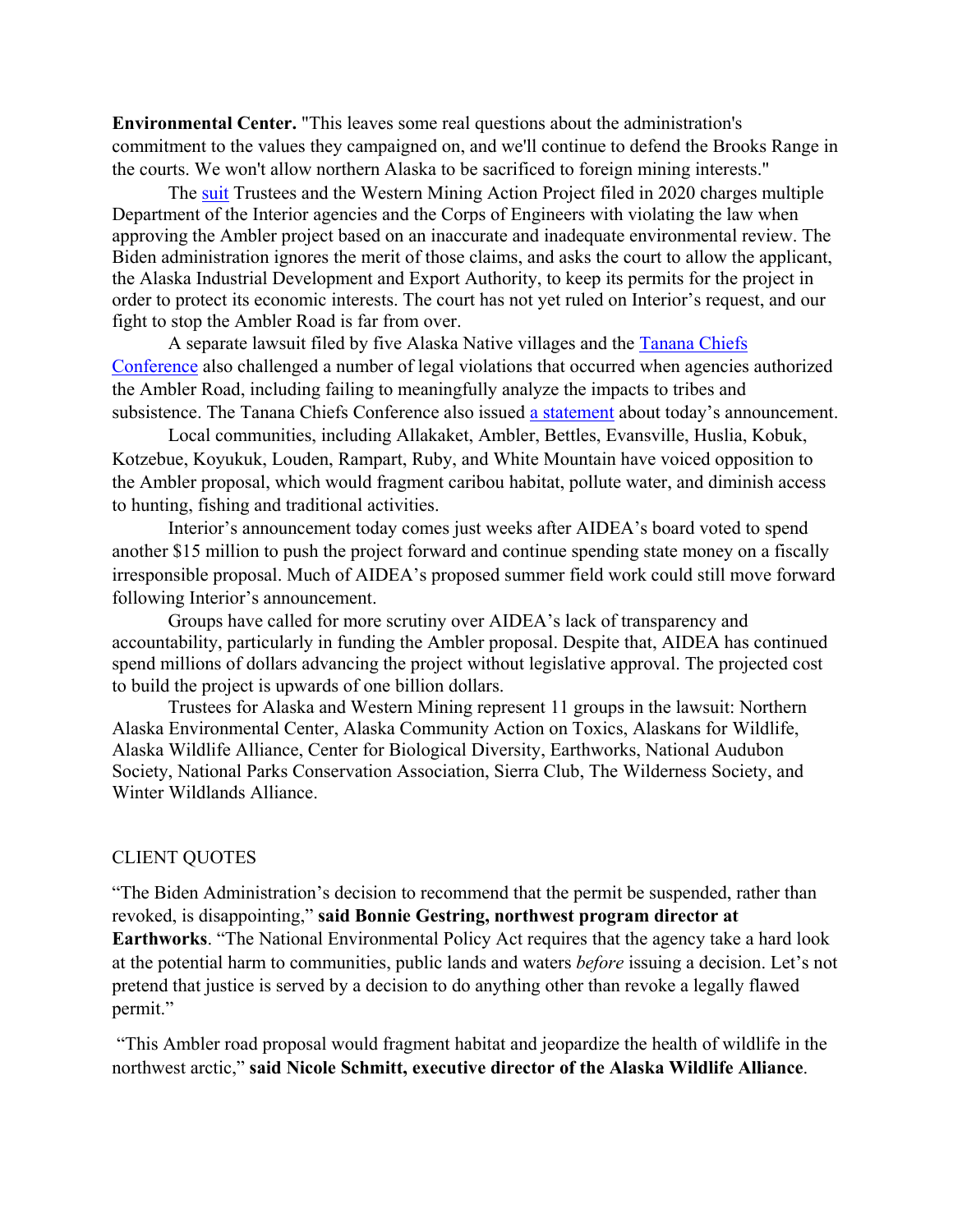"The administration must consider the needs of Alaskan Tribes and wildlife above the poorlyhatched wishes of a foreign mining company."

"We appreciate that this administration acknowledges some of the legal problems with the previous analysis but, given the harm that this road would do to the region's wildlife and the communities that depend on a healthy environment and abundant natural sources of food, we are disappointed the administration is allowing AIDEA to keep its permits and ignores many of the legal problems with the process to date," said **Karlin Itchoak, Alaska state director for The Wilderness Society**. "The Department of Interior is prioritizing the interests of foreign mining companies, and that is simply unacceptable."

"The road to Ambler will cause significant harm to Alaskan landscapes and the local communities and wildlife that rely on it," **said Dan Ritzman, director of Lands, Waters and Wildlife for the Sierra Club**. "We are disappointed that the Biden Administration acknowledged only a subset of legal problems, and is allowing the permits for this damaging project to stay in place for now. We will not stop until this road is a dead end."

"The development of this road and the associated mining district will only compound the harmful impacts of a rapidly warming region," **said David Krause, director of conservation for Audubon Alaska**. "Today's decision to revisit the Ambler Road's environmental analysis is a step in the right direction and we will continue to fight this proposed development."

"Winter Wildlands Alliance is disappointed in the Biden administration for allowing these permits to stand instead of fully addressing the concerns of those who live in and love the southern Brooks Range," **said Hilary Eisen, policy director for Winter Wildlands Alliance**. "We will continue to fight the Ambler Road, to protect this wild winter landscape and the way of life that it supports."

"It's beyond disappointing that the Biden administration is willing to jeopardize some of the country's last unspoiled wilderness to appease corporate interests," **said Randi Spivak, public lands director at the Center for Biological Diversity**. "Leaving these permits in place flies in the face of the administration's goal to protect 30 percent of our lands and waters to address the wildlife extinction crisis. Bulldozing a mining road through Gates of the Arctic National Park and Preserve would be disastrous for wildlife and this magnificent wilderness, and we'll do everything possible to stop it."

"The Biden administration failed to fully address concerns from Alaska Native tribes, local communities and the American people who have a vested interest in the continued connectivity and resilience of the Western Arctic," said **Alex Johnson, Alaska Senior Program Manager for the National Parks Conservation Association**. "The administration's action does not stop flawed approvals of the Ambler Road through the wildlands of Northwest Alaska, including Gates of the Arctic National Preserve. Given today's action, we are deeply concerned that mining companies and the State of Alaska could largely continue with their plans to pour millions of dollars this year into harmful construction efforts on the Ambler mining road."

### CONTACTS